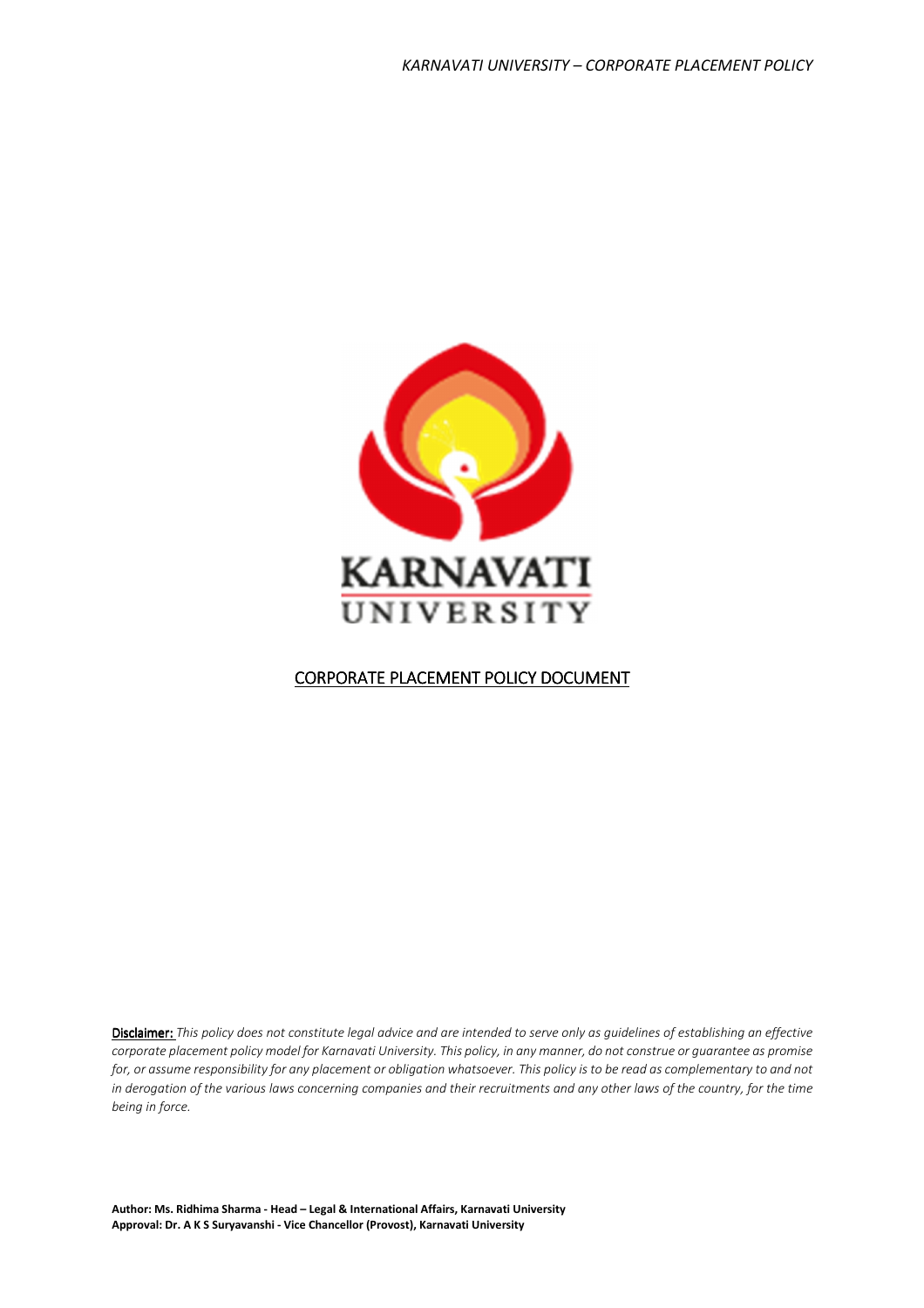## **1. Preamble –**

To regulate the procedure for Corporate Placement of students of Karnavati University by having a specific set of guidelines for the smooth and effective functioning of the same. And to provide support services to the Students who avail Placement assistance.

## **2. Short Tile and Extent of Application –**

- i. This policy shall be called the "Corporate Placement Policy".
- ii. It shall extend to all the students who have availed Placement assistance from the University.

## **3. Definitions –**

- i. **"Corporate Resource Center (CRC)"** is a centre body constituted by the University to facilitate corporate training/internships/placements of the students of the University.
- ii. **"Constituent Institutes"** shall include, all and any other institute constituted by the University under the Gujarat Private University Act, 2009.
- iii. **"CV"** shall mean Curriculum Vitae
- iv. **"Eligible Student"** shall mean a student who has availed the Placement assistance from University by duly filling the application form and submission of CV in prescribed format, successfully clearing the screening and scrutinization procedure by the CRC and who is not disqualified or removed from the placement process at any time.
- v. **"Committee"** shall mean the Internship and Placement Committee constituted as per the University Rules by the CRC.
- vi. **"Offer"** shall mean an offer via telephonic or written communication (by fax, e- mail, WhatsApp group, specially created for the purpose of placement, indicating the desire of the prospective employer to hire the student.
- vii. **"Placement Process"** begins immediately after the student has submitted the application form and CV showing his interest in availing placement assistance from the University.
- viii. **"Placement Preparation Sessions"** shall include all the placement related training and guidance offered to the students in respect to the placement.
- ix. **"Prospective Employer"** shall mean recruiters (corporate/company/entrepreneur) who have shown their willingness to participate in the Corporate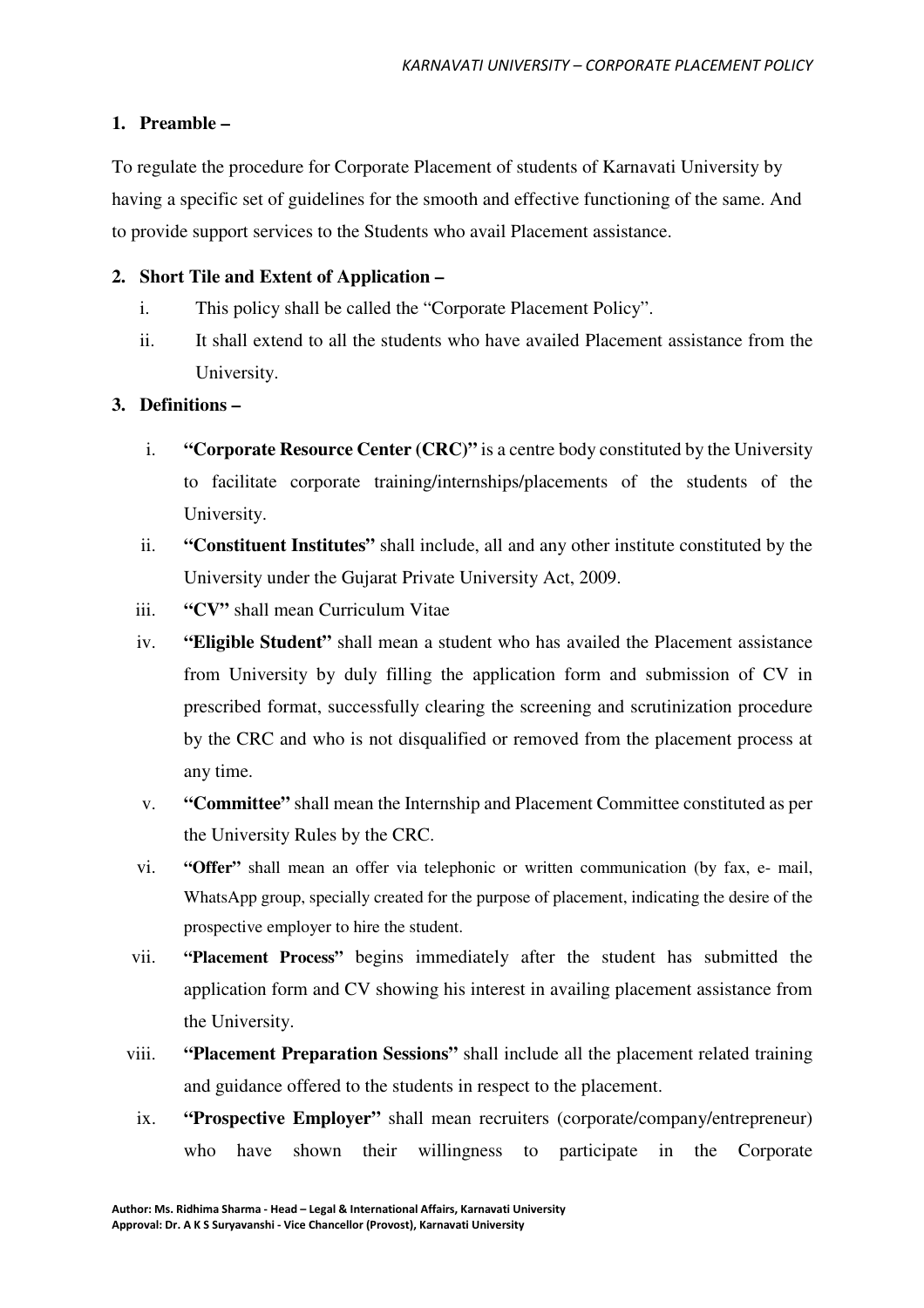Recruitment/Placement process with an intent to hire eligible students, by way of MoU.

- x. **"Student"** shall mean a person who has been enrolled in the University by its constituent Institutes for pursuing the final year of their respective course at the Undergraduate and Postgraduate level, who has signed Annexure A.
- xi. **"University"** means Karnavati University at Gandhinagar, Gujarat.

## **4. Applicability –**

- i. These rules apply to all the students enrolled in the various programs provided by the University and its constituent Institutes, and who have availed the Placements assistance from the University, pursuing the Final Year of their respective course at undergraduate or postgraduate level.
- ii. The Placement of the students shall be as per the rules as under.

#### **5. Internship and Placement Committee –**

The Internship and Placement Committee (hereinafter referred to as Committee) at Karnavati University is an integral part of the University. It performs the important functions of assistance in Internships and Placements which also involve participation from the students. It is a functioning arm at the Centre of the University who shall work under the guidance of the Corporate Resource Center (CRC). The CRC via its Committee acts as a facilitator and medium between the prospective employer and the students. It shall assist the CRC in organizing workshops, talks, seminars and the like and to facilitate the students in gaining Internships and Placements.

#### **i. Constitution of the Committee –**

- a. The Committee shall be constituted by the Corporate Resource Center (CRC) at the University, headed by the Director – Internship and Placement, who shall act as the Chairperson of the committee.
- b. Members
	- 1-2 teaching members shall be nominated by the Head of the Department of the respective constituent Institute of the University, who shall act as the Coordinator from the respective constituent Institute.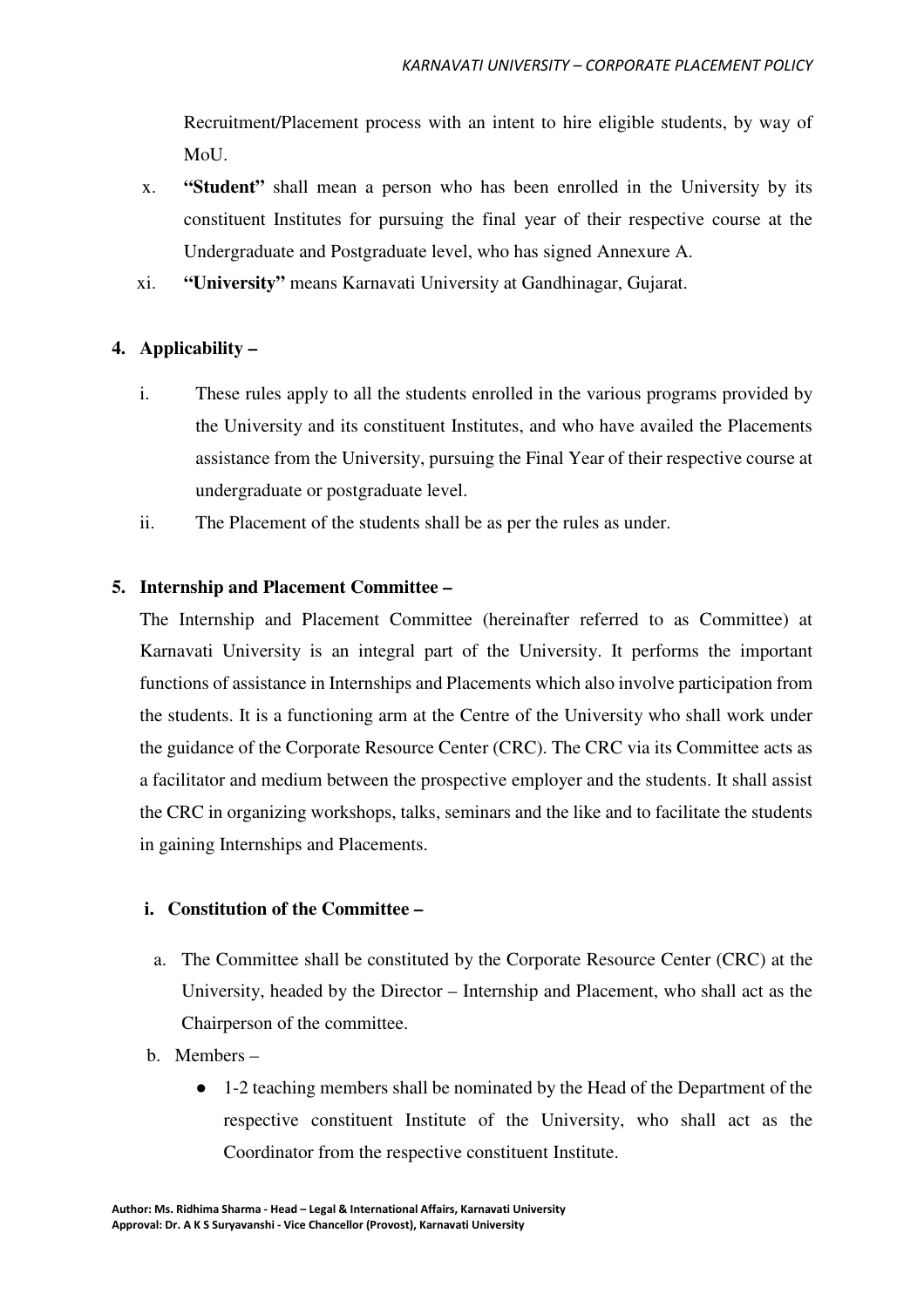The members shall have the power to nominate 5-6 students (of the subsequent batch, from the batch who are availing the internship and placement assistance) from their respective constituent Institute of the University to participate in the Internship and Placement process.

#### **ii. Powers and Functions of the Committee –**

- a. The Committee shall monitor the Internship and Placement process.
- b. It shall assist the CRC in maintaining the student database, mapping student aspirations, prospective employer, locations, packages and the like.
- c. It shall provide assistance in preparation of the Placement activity and allocation/planning of budget.
- d. It shall contact the prospective employer and invite them, pitching for placement by visiting the potential employer and meeting with the HR heads and Managers, sharing placement brochures etc.
- e. Arranging internship for the students of the University.
- f. The Committee shall be responsible for screening and scrutinizing the application of the students applied for placement assistance to the CRC.
- g. The Committee shall also be responsible to sign MoU's with the prospective employers, intending to hire the eligible students seeking placements.
- h. Assist the CRC in arranging and conducting workshops for CV building, preplacement talks, guidance for interviews, group discussions and maintaining corporate relations etc.
- i. Compile all the necessary data, information and document as required and/or requested by the CRC from time to time.
- j. To encourage and motivate the students to participate in the internship and placement process.
- k. To see that all the activities are carried out in a fair, transparent and equitable manner.
- l. The Committee is not bound to award internship or placements, the role shall be limited to assistance and facilitation.
- m. The Committee is not a placement agency.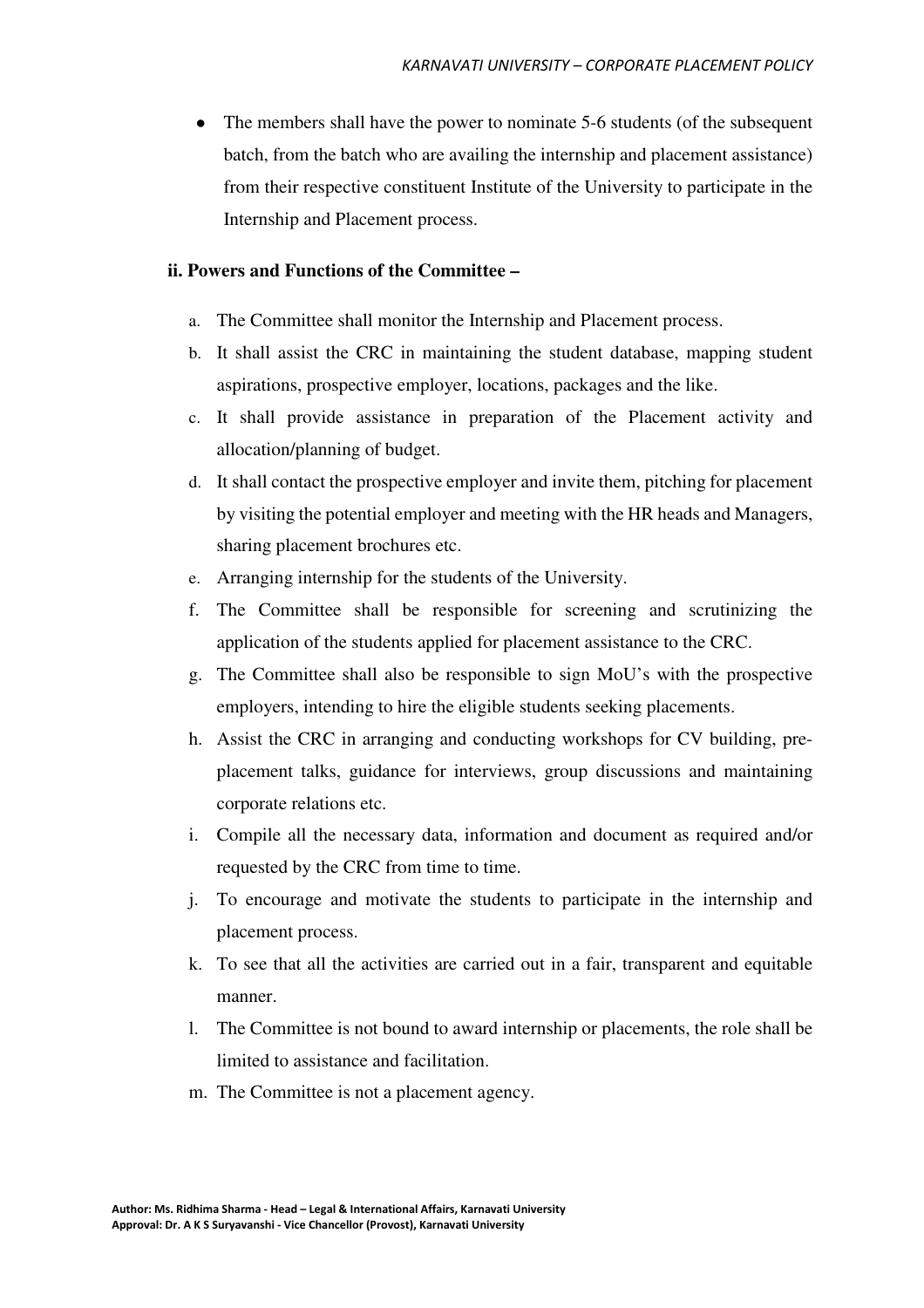#### **6. Eligibility for applying this assistance**

At any given point of time, the following shall be the eligibility criteria for the student to become eligible for placement assistance, which shall be subject to change from time to time:

- i) Minimum 75% attendance in Academics and Placement Preparation Sessions,
- ii) Zero Out-standing Fees/Dues,
- iii) Students should not have received any backlog or failed any of the subjects in his/her particular course.

#### **7. Procedure** –

- i. The CRC shall issue a notification, which shall include the minimum eligibility criteria, the format of the CV and an application form.It shall be the responsibility of the student to see the placement notification and submit his/her application and CV to the CRC as per the deadline specified in such notification. No application will be accepted thereafter.
- ii. The interested students shall fill the form and submit the CV in the given format, to the Committee, indicating their interest in availing Placement assistance from the University.
- iii. After the deadline, mentioned in the aforesaid notification, the Committee shall commence the screening and scrutinization procedure of the application received. Such screening and scrutinization shall be strictly on the basis of the requirements of the prospective employer. This procedure may include, preliminary screening exam, interview and/or Group Discussion on an internal level by the Committee, before the actual interview with the prospective employer. It shall also depend on the number of applications received. The committee shall reserve its rights to disqualify any student, found non-eligible for the requirements of the respective prospective employer.
- iv. The students qualified after the screening and scrutinization procedure shall have the opportunity to be interviewed by the prospective employer they applied and qualified for. The said interview shall be by the way of personal interview, online interview, Group Discussion or any other medium as mutually agreed between committee and the prospective employer.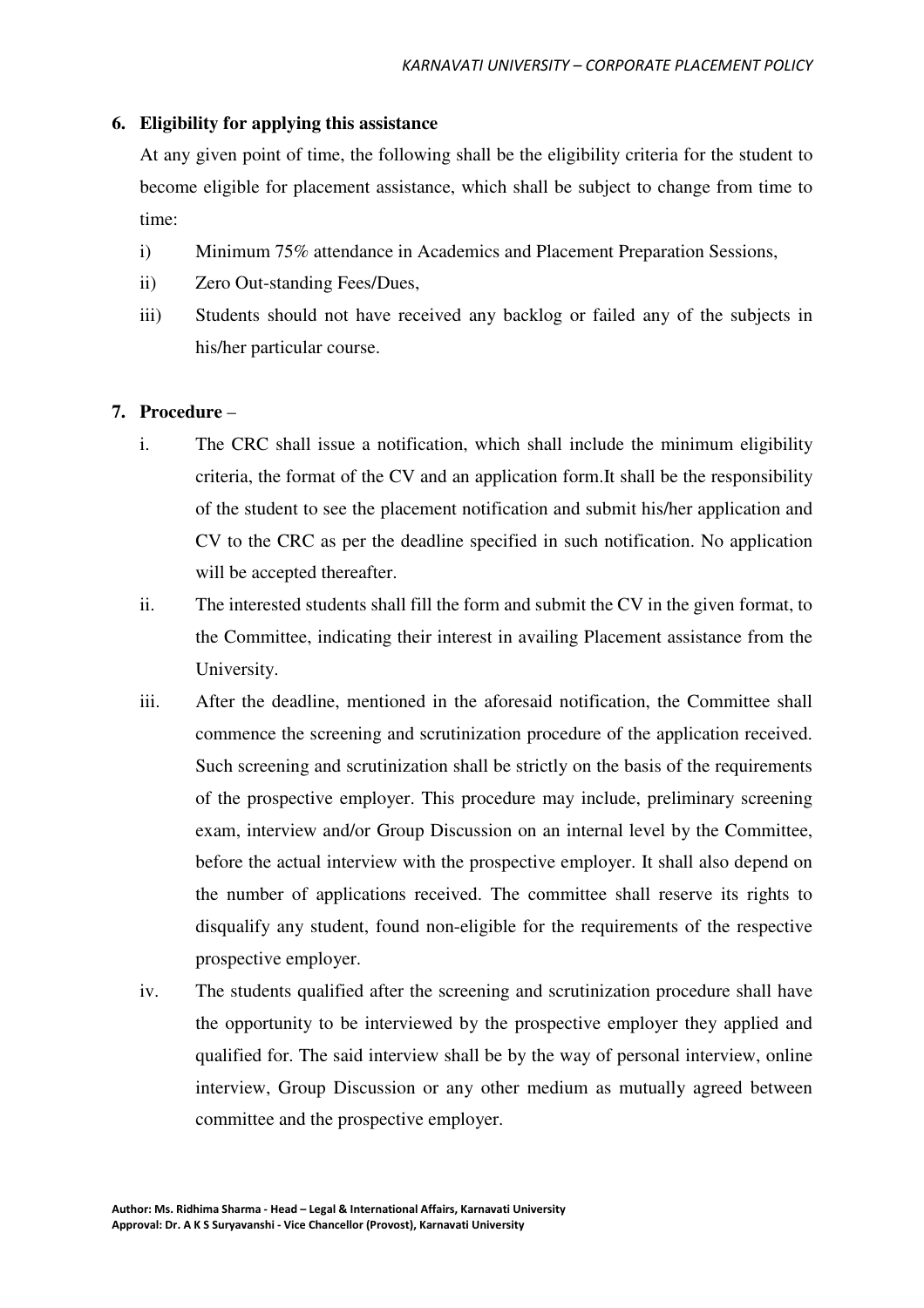#### **8. General Rules -**

- i. The CRC shall act as a facilitator towards placement, it does not imply that the CRC /University assures placement to any student.
- ii. The Committee puts into place the process and procedure in order to prepare the eligible students, where the eligible students have to put in their tremendous efforts to perform on the parameters including technical and soft skills.
- iii. The Committee shall endeavor to cater the needs of the student as well as the market.
- iv. The decisions and placement opportunities are subject to the academic performances, achievements of the eligible students, volatility of the market and such other factors.
- v. The University follows a strict policy of **"One student one job"**.
- vi. The verbal/written job offer received first, shall be considered binding and accepted i.e., once selected by a company, the student shall be considered as placed irrespective of the company/job profile/salary offered. The student is required to communicate the date of the offer to the Committee.
- vii. A student who remains absent on two consecutive placement opportunities shall be dropped from the placement process and shall not be considered for any further placement process, no request shall be entertained. In case, the student can prove a reasonable cause of such absence, then it shall be decided by the committee on its discretion on a case to case basis.
- viii. Proper Dressing Code needs to be followed throughout the Placement process by the student.
- ix. A strict discipline needs to be followed throughout the placement process, failure of which will lead to disqualification of the student from the placement procedure.
- x. Students, disqualified during the screening and scrutinization procedure of the committee or any time during the placement procedure, shall not be allowed to reapply for the same post by the prospective employer.
- xi. The Committee can introduce a limit on the number of companies an eligible student can apply to during the Placement procedure. The objective behind this is to accord equal opportunities to all the eligible students.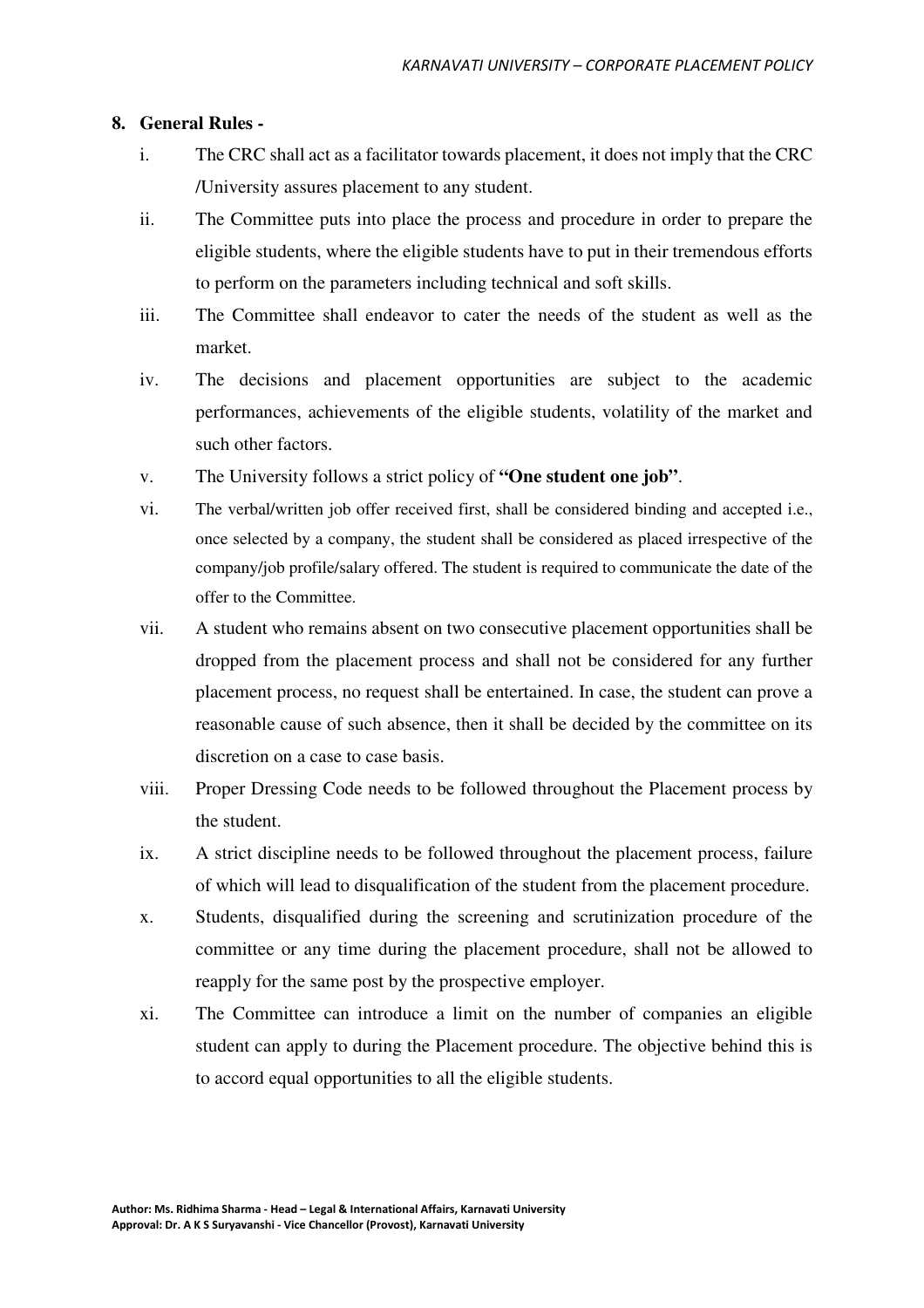- xii. No students will be allowed to interact /contact the prospective employer directly during or after the selection process unless authorized by the CRC. Non- compliance will result in disqualification of the Student from the Placement procedure.
- xiii. Placements shall be done as per the need of the prospective recruiters and the placement can be offered PAN India. No special request for any location constraint will be entertained.
- xiv. Any student found dis-interested and/or negligent towards the placement activities would become in-eligible for corporate placements and he/she would not be given any Placement assistance under any circumstances.
- xv. Any student who does not require Placement assistance from the University shall have to sign an undertaking and submit the same to the CRC. (Annexure A )
- xvi. Students are expected to behave professionally and any misconduct, misbehavior, nonmaintenance of decorum, vide written/ verbal/ non-verbal, would be dealt with severely and could lead to disqualification from all placement related assistance from the University.
- xvii. It is advised that the student must continue with the company they are placed in for a minimum period of one year, in order to maintain a healthy relation of the University with the employer. The students after placement can seek the assistance of the CRC at any level and time.